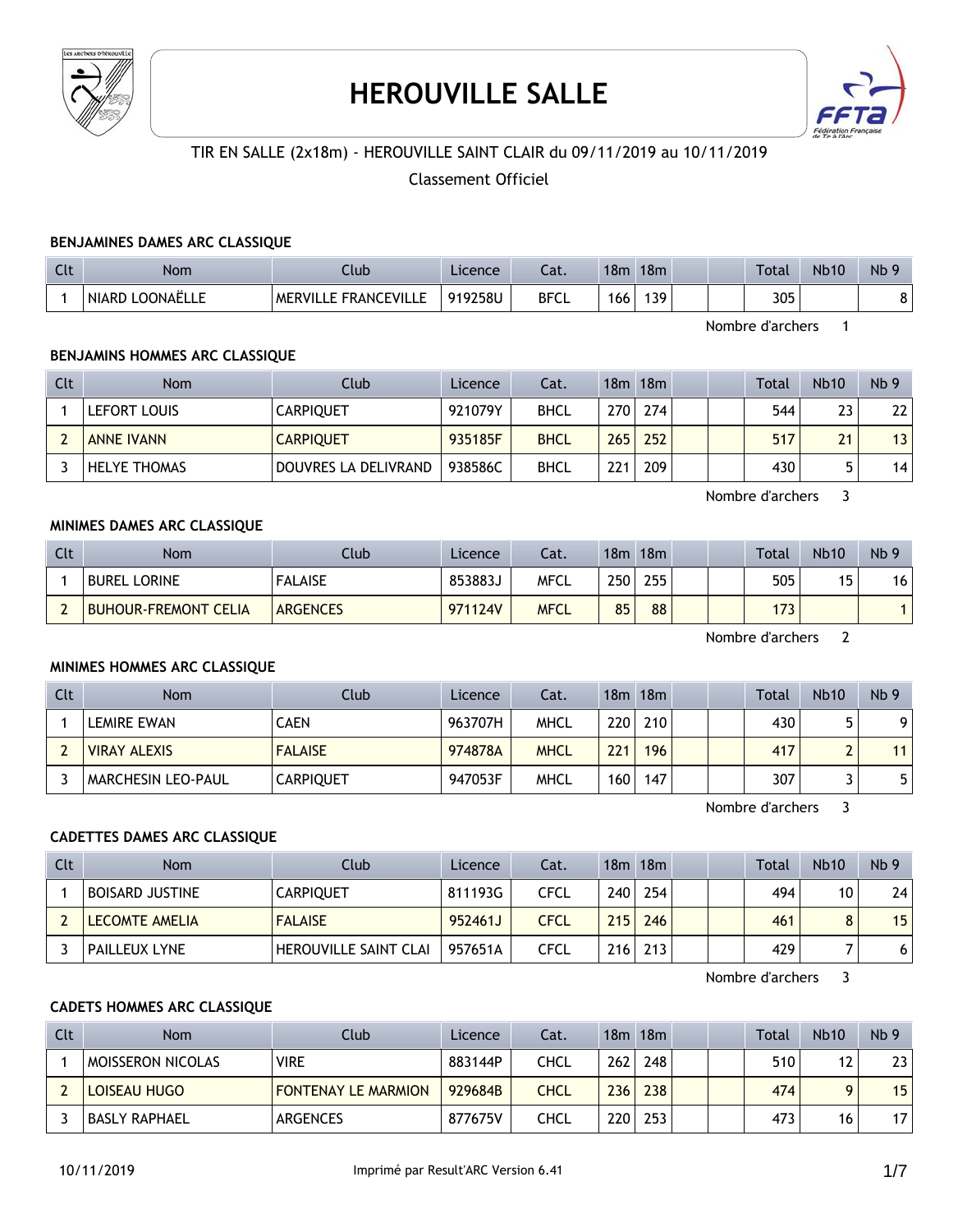| <b>E ROBIN</b><br><b>DIT</b> | <b>FALAISE</b>               | 945759Z | CHCL | 192 | 745<br><u>_ 1 J</u> |  | 407          |  |
|------------------------------|------------------------------|---------|------|-----|---------------------|--|--------------|--|
| <b>CHRISTIEN ADAM</b>        | <b>HEROUVILLE SAINT CLAI</b> | 886143Z | CHCL | 198 | 179                 |  | 277<br>J I I |  |

Nombre d'archers 5

# **JUNIORS DAMES ARC CLASSIQUE**

| Clt | <b>Nom</b>                | Club              | Licence | Cat.        |                  | 18 <sub>m</sub> 18 <sub>m</sub> |  | <b>Total</b> | <b>Nb10</b> | Nb <sub>9</sub> |
|-----|---------------------------|-------------------|---------|-------------|------------------|---------------------------------|--|--------------|-------------|-----------------|
|     | <b>MARIE LUCILE</b>       | <b>CARPIOUET</b>  | 910631S | JFCL        | 238              | 252                             |  | 490          | 12          | 18 <sup>1</sup> |
|     | <b>COIGNET GABRIELLE</b>  | <b>CARPIOUET</b>  | 892307Z | <b>JFCL</b> | 232              | 221                             |  | 453          | 4           | 18 <sup>1</sup> |
|     | <b>MILANGE LOUISE</b>     | <b>OUISTREHAM</b> | 808375U | JFCL        | 230 <sub>1</sub> | 222                             |  | 452          | 4           | 15 <sub>1</sub> |
| 4   | <b>BOUTEILLER CLARYCE</b> | <b>CAEN</b>       | 966600C | <b>JFCL</b> | 191              | 194                             |  | 385          | 4           | 6 <sup>1</sup>  |

Nombre d'archers 4

# **JUNIORS HOMMES ARC CLASSIQUE**

| Clt | <b>Nom</b>           | Club                        | Licence | Cat. |     | 18m 18m |  | <b>Total</b> | <b>Nb10</b> | Nb <sub>9</sub> |
|-----|----------------------|-----------------------------|---------|------|-----|---------|--|--------------|-------------|-----------------|
|     | SIMON NICOLAS        | <b>CARPIQUET</b>            | 865782T | JHCL | 260 | 269     |  | 529          | 15          | 29 <sub>1</sub> |
|     | <b>POISSON JORIS</b> | <b>CARPIOUET</b>            | 792883E | JHCL | 254 | 270     |  | 524          | 14          | 29 <sub>1</sub> |
|     | <b>PALMIER PAUL</b>  | <b>CARPIOUET</b>            | 840439W | JHCL | 254 | 252     |  | 506          | 15          | 19 <sub>1</sub> |
| 4   | <b>GOUPIL THOMAS</b> | <b>MERVILLE FRANCEVILLE</b> | 804521E | JHCL | 245 | 249     |  | 494          | $\mathbf Q$ | 17 <sup>1</sup> |
|     | ROGER JULES          | <b>VIRE</b>                 | 849202W | JHCL | 218 | 255     |  | 473          |             | 20 <sub>1</sub> |

Nombre d'archers 5

# **SENIORS 1 DAMES ARC CLASSIQUE**

| Clt            | <b>Nom</b>               | Club                        | Licence | Cat.               |     | 18m 18m |  | Total | <b>Nb10</b> | Nb <sub>9</sub> |
|----------------|--------------------------|-----------------------------|---------|--------------------|-----|---------|--|-------|-------------|-----------------|
|                | PEREGRAIN MARIE          | <b>MERVILLE FRANCEVILLE</b> | 882493G | S <sub>1</sub> FCL | 264 | 255     |  | 519   | 18          | 19              |
|                | <b>AUDURIER JENNIFER</b> | <b>BAYEUX</b>               | 925413J | S <sub>1</sub> FCL | 242 | 243     |  | 485   | 6           | 24              |
|                | <b>OUENEA MARIE</b>      | <b>MERVILLE FRANCEVILLE</b> | 774108X | S <sub>1</sub> FCL | 236 | 241     |  | 477   | 10          | 22              |
| $\overline{4}$ | <b>BUREAU DELPHINE</b>   | NOTRE DAME DE GRAVE         | 740354H | S <sub>1</sub> FCL | 242 | 225     |  | 467   | 6           | 17              |
|                | DALIBERT MYLENE          | NOTRE DAME DE GRAVE         | 340734N | S1FCL              | 232 | 233     |  | 465   | 11          | 15              |
| 6              | <b>LEBON ELISE</b>       | <b>CAEN</b>                 | 941467J | S <sub>1</sub> FCL | 182 | 202     |  | 384   |             | 8               |

Nombre d'archers 6

# **SENIORS 1 HOMMES ARC CLASSIQUE**

| Clt            | <b>Nom</b>              | Club                         | Licence | Cat.               |     | $18m$ 18 $m$ |  | Total | Nb10 | Nb <sub>9</sub> |
|----------------|-------------------------|------------------------------|---------|--------------------|-----|--------------|--|-------|------|-----------------|
|                | <b>BUREAU PIERRE</b>    | <b>RENNES CIE</b>            | 386605Y | S <sub>1</sub> HCL | 286 | 287          |  | 573   | 40   | 15              |
| $\overline{2}$ | <b>TAFFARD VINCENT</b>  | <b>HEROUVILLE SAINT CLAI</b> | 421908W | S <sub>1</sub> HCL | 268 | 277          |  | 545   | 23   | 24              |
| 3              | <b>FERRE ALEXANDRE</b>  | <b>CARPIOUET</b>             | 429635V | S <sub>1</sub> HCL | 248 | 273          |  | 521   | 17   | 23              |
| $\overline{4}$ | <b>MEYER PASCAL</b>     | DOUVRES LA DELIVRAND         | 649972S | S <sub>1</sub> HCL | 254 | 263          |  | 517   | 15   | 17              |
| 5              | ROUVILLER AXEL          | <b>HEROUVILLE SAINT CLAI</b> | 718250G | S <sub>1</sub> HCL | 247 | 261          |  | 508   | 17   | 18              |
| 6              | <b>TILLIEZ THOMAS</b>   | <b>FONTENAY LE MARMION</b>   | 965186R | S <sub>1</sub> HCL | 253 | 243          |  | 496   | 12   | 18              |
| 7              | <b>LORENCE JULIEN</b>   | <b>VERSON</b>                | 880057J | S <sub>1</sub> HCL | 227 | 255          |  | 482   | 9    | 17              |
| 8              | <b>BENOIST MARKYANN</b> | DOUVRES LA DELIVRAND         | 941077K | S <sub>1</sub> HCL | 246 | 231          |  | 477   | 11   | 13              |
| 9              | <b>MARIE DILAN</b>      | <b>CAEN</b>                  | 977155A | S <sub>1</sub> HCL | 223 | 238          |  | 461   | 7    | 15              |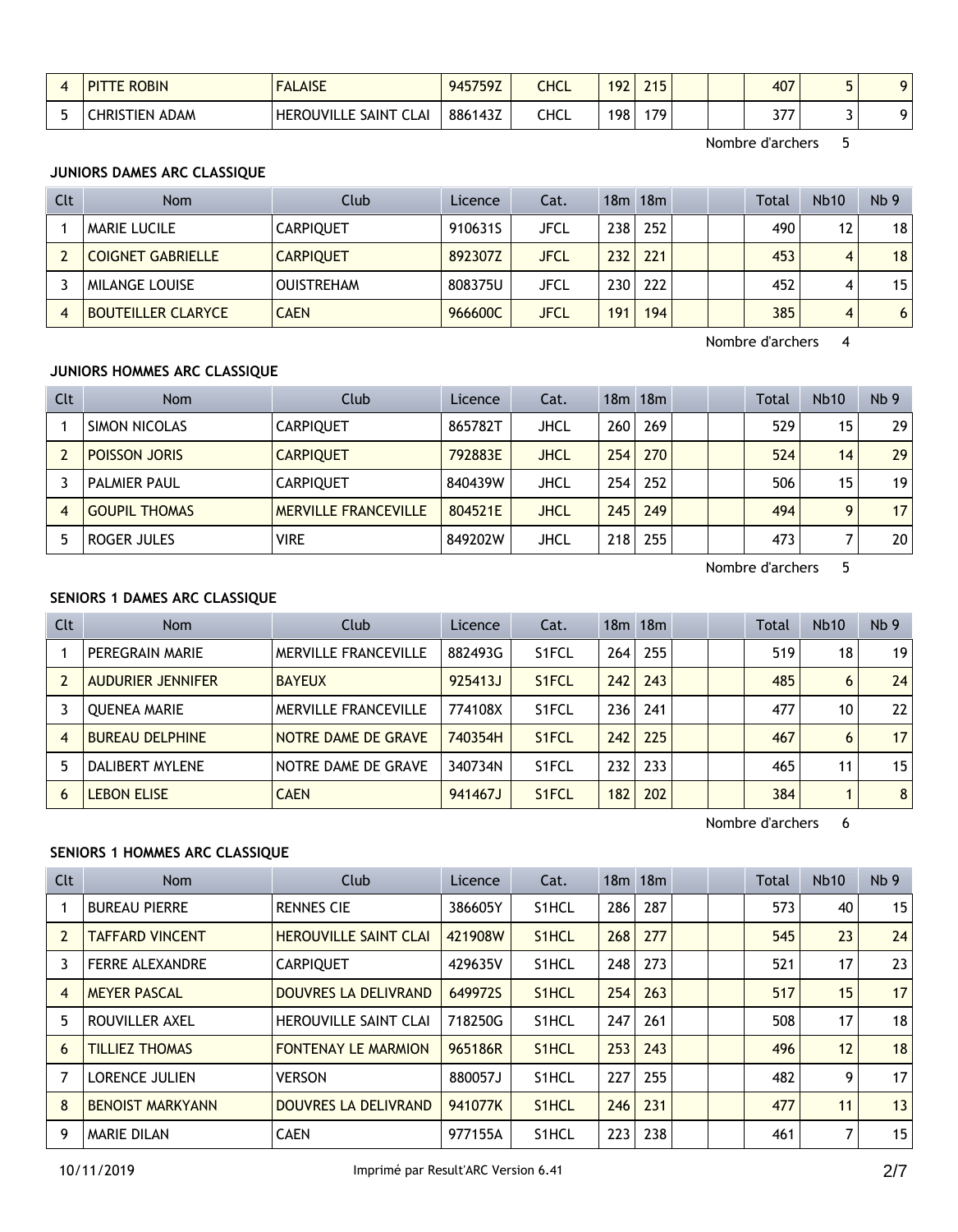| 10             | <b>MOTREFF NICOLAS</b> | <b>CAEN</b>   | 637890J | S <sub>1</sub> HCL | $\sim$<br>ᅩᅩ | $\sim$<br>ر ر_ |  | 455<br>тјј | - | $\overline{\phantom{a}}$<br>L |
|----------------|------------------------|---------------|---------|--------------------|--------------|----------------|--|------------|---|-------------------------------|
| $\overline{A}$ | YOANN<br><b>GOUPIL</b> | <b>BAYEUX</b> | 628446U | S1HCL              | 192          | 191            |  | 383        |   |                               |

Nombre d'archers 11

# **SENIORS 2 DAMES ARC CLASSIQUE**

| Clt            | Nom                          | Club                        | Licence | Cat.               |     | 18m 18m |  | Total | <b>Nb10</b>     | Nb <sub>9</sub> |
|----------------|------------------------------|-----------------------------|---------|--------------------|-----|---------|--|-------|-----------------|-----------------|
|                | <b>FOUACE-PEOUX ALEXANDR</b> | <b>CHERBOURG EN COTENT</b>  | 277764T | S <sub>2</sub> FCL | 271 | 254     |  | 525   | 19              | 26              |
| $\overline{2}$ | <b>DUPONT MARIE-LAURE</b>    | <b>FALAISE</b>              | 782121G | S <sub>2</sub> FCL | 259 | 243     |  | 502   | 10 <sup>1</sup> | 21              |
| 3              | <b>FRIEDRICH ISABELLE</b>    | <b>MERVILLE FRANCEVILLE</b> | 670980B | S <sub>2</sub> FCL | 245 | 248     |  | 493   | 10              | 18              |
| $\overline{4}$ | LAURENCE SYLVIANE            | <b>FONTENAY LE MARMION</b>  | 754738T | S <sub>2</sub> FCL | 232 | 239     |  | 471   | 8               | 20              |
| 5              | COSSALTER ALEXANDRA          | <b>VILLERS SUR MER</b>      | 954330R | S <sub>2</sub> FCL | 227 | 239     |  | 466   | 7               | 16              |
| 6              | <b>JACQUETTE MARYSE</b>      | <b>FLERS</b>                | 904495X | S <sub>2</sub> FCL | 225 | 240     |  | 465   | $\overline{7}$  | 20              |
| 7              | <b>BROSSARD CHRISTELLE</b>   | LE MANS                     | 792082J | S <sub>2</sub> FCL | 231 | 232     |  | 463   | 5               | 15              |
| 8              | LEMARIE SABRINA              | <b>VILLERS SUR MER</b>      | 919406E | S <sub>2</sub> FCL | 231 | 229     |  | 460   | 7               | 11              |
| 9              | <b>DANTHIER DELPHINE</b>     | VILLERS SUR MER             | 626839X | S <sub>2</sub> FCL | 228 | 227     |  | 455   | 6               | 15              |
| 10             | <b>CARVILLE VALERIE</b>      | <b>CAEN</b>                 | 929504F | S <sub>2</sub> FCL | 224 | 219     |  | 443   | 5               | 13              |
| 11             | LE CALVEZ-BESNARD KATIA      | <b>COURSEULLES SUR MER</b>  | 747969K | S <sub>2</sub> FCL | 213 | 198     |  | 411   | 2               | 14              |

Nombre d'archers 11

## **SENIORS 2 HOMMES ARC CLASSIQUE**

| Clt            | <b>Nom</b>                | Club                         | Licence | Cat.               | D <sub>1</sub> | D <sub>2</sub> | D <sub>3</sub> | D <sub>4</sub> | <b>Total</b> | <b>Nb10</b>      | Nb <sub>9</sub> |
|----------------|---------------------------|------------------------------|---------|--------------------|----------------|----------------|----------------|----------------|--------------|------------------|-----------------|
| 1              | <b>DUREL THIERRY</b>      | ST PIERRE SUR DIVES          | 672102W | S <sub>2</sub> HCL | 274            | 275            |                |                | 549          | 23               | 26              |
| 2              | <b>GUESDON OLIVIER</b>    | <b>CAEN</b>                  | 701655U | S <sub>2</sub> HCL | 266            | 273            |                |                | 539          | 20               | 26              |
| 3              | <b>CHAPON THIERRY</b>     | <b>HEROUVILLE SAINT CLAI</b> | 800075X | S <sub>2</sub> HCL | 273            | 262            |                |                | 535          | 18               | 23              |
| $\overline{4}$ | <b>GILLES PHILIPPE</b>    | <b>VILLERS SUR MER</b>       | 799709Z | S <sub>2</sub> HCL | 267            | 264            |                |                | 531          | 17               | 22              |
| 5              | <b>CLOUARD OLIVIER</b>    | <b>HEROUVILLE SAINT CLAI</b> | 798793D | S <sub>2</sub> HCL | 259            | 270            |                |                | 529          | 19               | 21              |
| 6              | <b>ETARD CHRISTOPHE</b>   | <b>CAEN</b>                  | 811327C | S <sub>2</sub> HCL | 261            | 265            |                |                | 526          | 17               | 19              |
| 7              | <b>ALLIX MICHAEL</b>      | <b>MERVILLE FRANCEVILLE</b>  | 942879U | S <sub>2</sub> HCL | 258            | 266            |                |                | 524          | 16               | 20              |
| 8              | <b>CAPDEVILA PHILIPPE</b> | <b>OUISTREHAM</b>            | 914836M | S <sub>2</sub> HCL | 267            | 256            |                |                | 523          | 18               | 24              |
| 9              | <b>GOSSELIN JEROME</b>    | <b>LISIEUX</b>               | 926874X | S2HCL              | 257            | 243            |                |                | 500          | 13               | 14              |
| 10             | <b>PALY OLIVIER</b>       | <b>FONTENAY LE MARMION</b>   | 800914J | S <sub>2</sub> HCL | 254            | 246            |                |                | 500          | 12               | 19              |
| 11             | <b>BASLY BENOIT</b>       | ST PIERRE SUR DIVES          | 448032S | S <sub>2</sub> HCL | 247            | 248            |                |                | 495          | 12               | 15              |
| 12             | <b>REZONVILLE GILLES</b>  | <b>VERSON</b>                | 913376A | S <sub>2</sub> HCL | 239            | 240            |                |                | 479          | 10 <sup>1</sup>  | 13              |
| 13             | <b>VIDEGRAIN ARNAUD</b>   | <b>CHERBOURG EN COTENT</b>   | 969038C | S <sub>2</sub> HCL | 235            | 234            |                |                | 469          | 10 <sup>10</sup> | 11              |
| 14             | <b>OUEILLE JEAN LUC</b>   | <b>COURSEULLES SUR MER</b>   | 895815M | S <sub>2</sub> HCL | 240            | 229            |                |                | 469          | 8                | 20              |
| 15             | LOISEAU NATHANAEL         | <b>FONTENAY LE MARMION</b>   | 950522B | S <sub>2</sub> HCL | 239            | 225            |                |                | 464          | $\overline{7}$   | 13              |
| 16             | <b>PAILLEUX MICHAEL</b>   | <b>HEROUVILLE SAINT CLAI</b> | 957648X | S2HCL              | 226            | 229            |                |                | 455          | $\overline{4}$   | 15              |
| 17             | RICHARD MICKAEL           | <b>FALAISE</b>               | 900009W | S <sub>2</sub> HCL | 211            | 201            |                |                | 412          | $\overline{7}$   | 13              |
| 18             | <b>GOUBAND GABRIEL</b>    | <b>HEROUVILLE SAINT CLAI</b> | 916159A | S <sub>2</sub> HCL | 180            | 209            |                |                | 389          | $\overline{3}$   | 9               |

Nombre d'archers 18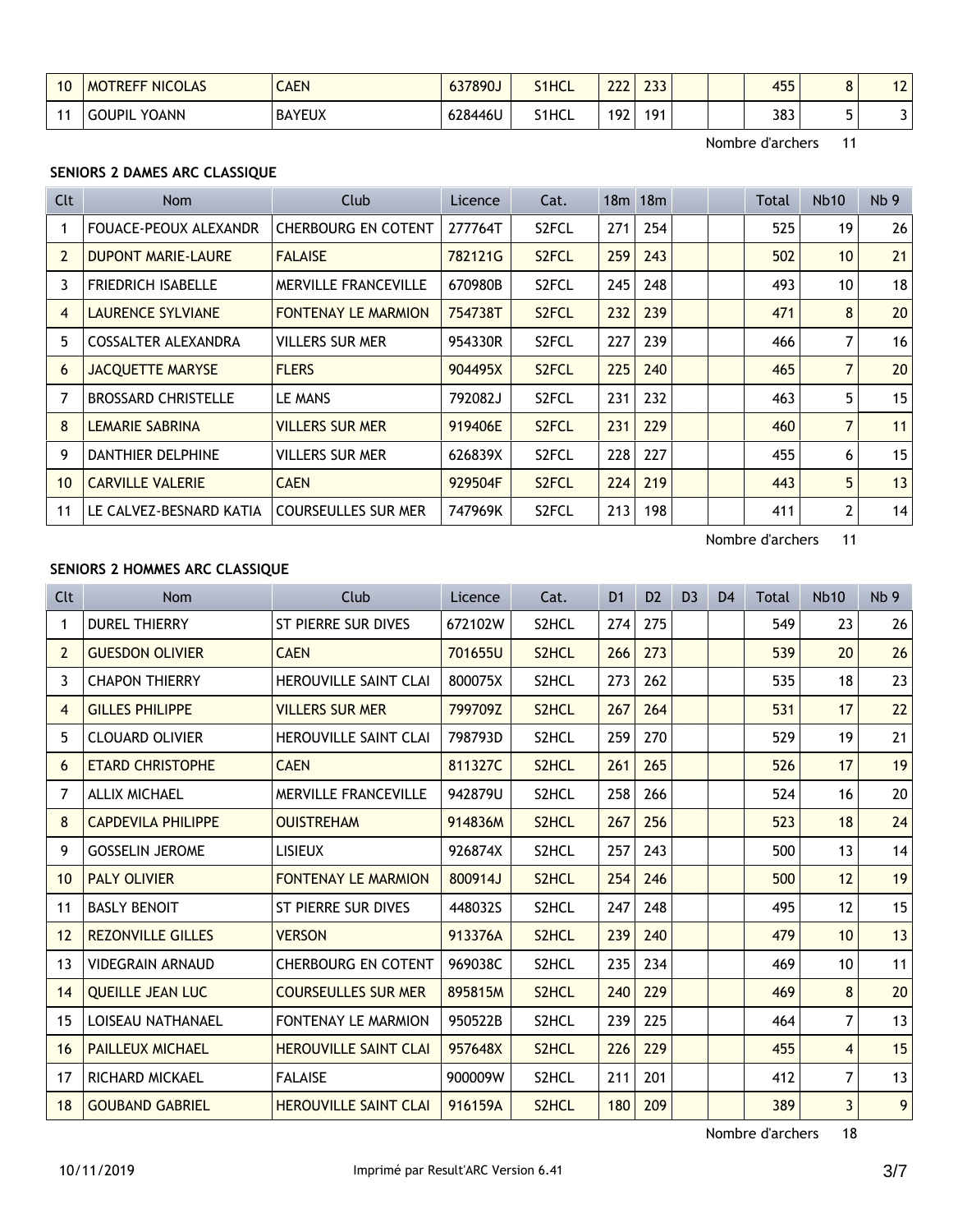#### **SENIORS 3 DAMES ARC CLASSIQUE**

| Clt | <b>Nom</b>              | Club                   | Licence | Cat.  | 18m              | 18m | <b>Total</b> | <b>Nb10</b> | Nb <sub>9</sub> |
|-----|-------------------------|------------------------|---------|-------|------------------|-----|--------------|-------------|-----------------|
|     | <b>MURAIL FRANCOISE</b> | <b>VILLERS SUR MER</b> | 827827M | S3FCL | 208 <sub>1</sub> | 222 | 430          |             | 8               |
|     | <b>BUFFET SYLVIANE</b>  | LISIEUX                | 878899A | S3FCL | 176              | 214 | 390          |             |                 |

Nombre d'archers 2

# **SENIORS 3 HOMMES ARC CLASSIQUE**

| <b>Clt</b>     | <b>Nom</b>                | Club                        | Licence | Cat.  |     | 18m 18m |  | Total | <b>Nb10</b>    | Nb <sub>9</sub> |
|----------------|---------------------------|-----------------------------|---------|-------|-----|---------|--|-------|----------------|-----------------|
| $\mathbf 1$    | <b>JEANNE DIDIER</b>      | FONTENAY LE MARMION         | 954708B | S3HCL | 262 | 265     |  | 527   | 20             | 19              |
| $\overline{2}$ | <b>LATUR GILLES</b>       | <b>BAYEUX</b>               | 921984G | S3HCL | 255 | 264     |  | 519   | 15             | 21              |
| 3              | RICHARD DANIEL            | MERVILLE FRANCEVILLE        | 656486X | S3HCL | 248 | 264     |  | 512   | 15             | 20              |
| $\overline{4}$ | <b>DURAND PHILIPPE</b>    | <b>CAEN</b>                 | 466148H | S3HCL | 255 | 253     |  | 508   | 12             | 21              |
| 5              | <b>CORTES JOSE LUIS</b>   | <b>OUISTREHAM</b>           | 869185S | S3HCL | 256 | 239     |  | 495   | 12             | 25              |
| 6              | <b>TRAVERT JOEL</b>       | <b>OUISTREHAM</b>           | 855844R | S3HCL | 245 | 241     |  | 486   | 12             | 15              |
| 7              | <b>VALLEE JEAN PAUL</b>   | <b>CAEN</b>                 | 275539Z | S3HCL | 237 | 248     |  | 485   | 12             | 15              |
| 8              | <b>DELAMARCHE MICHEL</b>  | <b>ST PIERRE SUR DIVES</b>  | 040881L | S3HCL | 249 | 229     |  | 478   | 10             | 18              |
| 9              | <b>LANCON FRANCK</b>      | <b>VERSON</b>               | 415435K | S3HCL | 231 | 246     |  | 477   | 14             | 14              |
| 10             | <b>DUVAL DANIEL</b>       | <b>DOUVRES LA DELIVRAND</b> | 450383X | S3HCL | 235 | 240     |  | 475   | 10             | 15              |
| 11             | MALHERBE CHRISTIAN        | DOUVRES LA DELIVRAND        | 347420F | S3HCL | 240 | 227     |  | 467   | 5              | 15              |
| 12             | <b>BARON PATRICK</b>      | <b>BAYEUX</b>               | 921978A | S3HCL | 234 | 232     |  | 466   | $\overline{7}$ | 14              |
| 13             | LEPELLETIER CHARLES       | <b>COURSEULLES SUR MER</b>  | 826665Z | S3HCL | 224 | 241     |  | 465   | 8              | 12              |
| 14             | <b>VAUTIER MARCEL</b>     | <b>MERVILLE FRANCEVILLE</b> | 895277C | S3HCL | 241 | 220     |  | 461   | 8              | 11              |
| 15             | <b>VERITE BERNARD</b>     | <b>COURSEULLES SUR MER</b>  | 778203Y | S3HCL | 223 | 233     |  | 456   | 3              | 14              |
| 16             | <b>ALLART JEAN-PIERRE</b> | <b>VERSON</b>               | 863942T | S3HCL | 223 | 232     |  | 455   | 6              | 12              |
| 17             | SORIN HUBERT              | <b>VERSON</b>               | 838475L | S3HCL | 227 | 225     |  | 452   | 6              | 10              |
| 18             | <b>FAUCON ALAIN</b>       | <b>ARGENCES</b>             | 374774N | S3HCL | 209 | 225     |  | 434   | $\overline{7}$ | 15              |
| 19             | MOTREFF DIDIER            | <b>CAEN</b>                 | 678867Z | S3HCL | 226 | 197     |  | 423   | 9              | $\overline{7}$  |
| 20             | <b>DOUDNIK PIERRE</b>     | <b>ARGENCES</b>             | 974362P | S3HCL | 213 | 204     |  | 417   | 9              | $8\phantom{1}$  |
| 21             | JEANNE GERARD             | <b>CAEN</b>                 | 381088B | S3HCL | 208 | 207     |  | 415   | 5              | 8               |
| 22             | <b>BONILLO ROBERT</b>     | <b>BAYEUX</b>               | 753455Y | S3HCL | 198 | 212     |  | 410   | 10             | $\bf 8$         |
| 23             | <b>GELHAY MICHEL</b>      | <b>VERSON</b>               | 270658U | S3HCL | 210 | 198     |  | 408   | 4              | $10\,$          |
| 24             | <b>BOCE JEAN MARC</b>     | <b>CARPIQUET</b>            | 790318S | S3HCL | 200 | 201     |  | 401   | 4              | 13              |
| 25             | <b>GAUNEAU PASCAL</b>     | <b>DOUVRES LA DELIVRAND</b> | 889383W | S3HCL | 156 | 190     |  | 346   | $\mathbf{1}$   | 6               |

Nombre d'archers 25

# **CADETTES DAMES ARC A POULIES**

| $\Gamma$<br><b>LIL</b> | <b>Nom</b>                    | Club          | Licence | $\sim$<br>Cal. | 18m        | 18m | <b>Total</b> | <b>Nb10</b> | Nb <sub>9</sub> |
|------------------------|-------------------------------|---------------|---------|----------------|------------|-----|--------------|-------------|-----------------|
|                        | <b>ROMANE</b><br>DEI<br>. AYF | <b>VERSON</b> | 920411X | CFCO           | วะว<br>ᅩJŁ | 265 | -47          |             | $\sim$<br>ر د   |

Nombre d'archers 1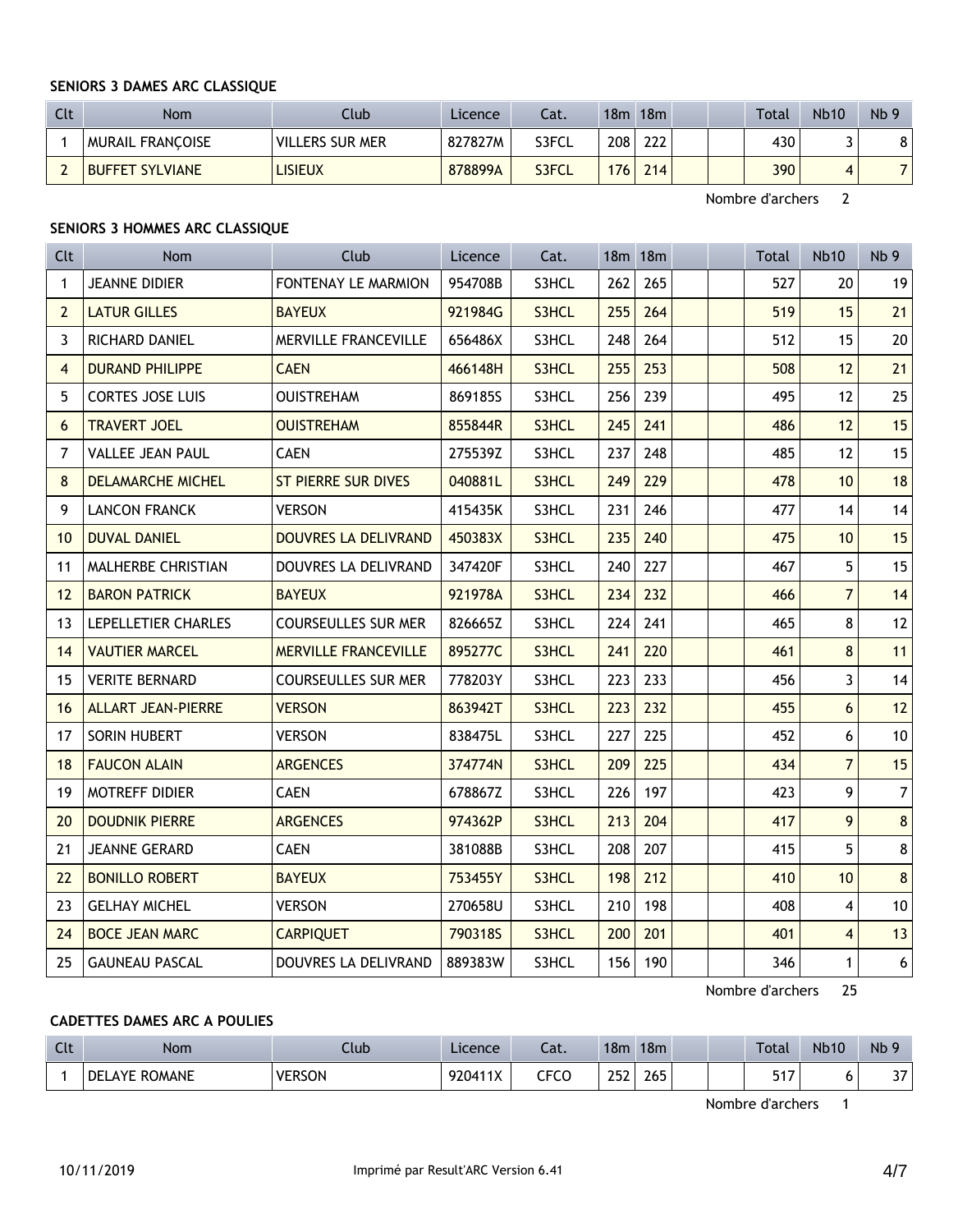## **CADETS HOMMES ARC A POULIES**

| $C1+$<br><b>CLC</b> | <b>Nom</b>                  | Club           | Licence | ົາ <del>1</del><br>cal. | 18 <sub>m</sub> | 18m | <b>Total</b> | <b>Nb10</b> | N <sub>b</sub> 9 |
|---------------------|-----------------------------|----------------|---------|-------------------------|-----------------|-----|--------------|-------------|------------------|
|                     | <b>NAEL</b><br><b>BUREL</b> | <b>FALAISE</b> | 797562R | снсс                    | 256             | 270 | 526          | 10          | 38               |

Nombre d'archers 1

## **SENIORS 1 DAMES ARC A POULIES**

| $\sim$<br><u>uu</u> | Nom                             | ∴lub                                 | Licence | $\sim$<br>-al. | 18 <sub>m</sub> | 18m                                 |  | <b>Total</b> | <b>Nb10</b>       | N <sub>b</sub> 9 |
|---------------------|---------------------------------|--------------------------------------|---------|----------------|-----------------|-------------------------------------|--|--------------|-------------------|------------------|
|                     | LAETITIA<br><b>LECARPENTIER</b> | <b>SUR DIVES</b><br><b>ST PIERRE</b> | 792556Z | S1FCO          | 282             | $\sim$ $\sim$ $\sim$<br><i>LI</i> . |  | 559          | $\sim$ $-$<br>- ' | 28               |

Nombre d'archers 1

## **SENIORS 1 HOMMES ARC A POULIES**

| Clt | <b>Nom</b>                     | Club                         | Licence | Cat.                           |                  | 18m 18m |  | Total | <b>Nb10</b> | Nb <sub>9</sub> |
|-----|--------------------------------|------------------------------|---------|--------------------------------|------------------|---------|--|-------|-------------|-----------------|
|     | <b>ENGELS THOMAS</b>           | <b>COURSEULLES SUR MER</b>   | 702538D | S <sub>1</sub> HCO             | 283              | 285     |  | 568   | 28          | 32              |
|     | <b>VILLEROY JEAN-SEBASTIEN</b> | <b>ARGENCES</b>              | 690137Z | S <sub>1</sub> H <sub>CO</sub> | 273              | 271     |  | 544   | 10          | 44              |
|     | <b>MEYER PASCAL</b>            | DOUVRES LA DELIVRAND         | 6499725 | S <sub>1</sub> HCO             | 266 <sub>1</sub> | 262     |  | 528   | 8           | 37              |
| 4   | <b>BETHON GUILLAUME</b>        | <b>CARPIOUET</b>             | 920409V | S <sub>1</sub> H <sub>CO</sub> | 253              | 272     |  | 525   | 13          | 30 <sup>°</sup> |
|     | LORILLU ALEXANDRE              | <b>HEROUVILLE SAINT CLAI</b> | 958511K | S <sub>1</sub> HCO             | 264              | 249     |  | 513   | 11          | 36              |

Nombre d'archers 5

## **SENIORS 2 DAMES ARC A POULIES**

| Clt | <b>Nom</b>               | Club                   | Licence | Cat.               |                  | 18m 18m |  | Total | <b>Nb10</b> | Nb <sub>9</sub> |
|-----|--------------------------|------------------------|---------|--------------------|------------------|---------|--|-------|-------------|-----------------|
|     | LE MARCHAND MAGALI       | ST PIERRE SUR DIVES    | 742397D | S <sub>2</sub> FCO | 285              | 286     |  | 571   | 32          | 271             |
|     | DARCILLON CECILE         | <b>LONS LE SAUNIER</b> | 771397A | S <sub>2</sub> FCO | 280              | 281     |  | 561   | 22          | 37 <sup>1</sup> |
|     | <b>POULINGUE VALERIE</b> | ST PIERRE SUR DIVES    | 814319E | S <sub>2</sub> FCO | 274              | 281     |  | 555   | 20          | 36 I            |
| 4   | <b>CHEREL DOMINIQUE</b>  | ST PIERRE SUR DIVES    | 971974U | S <sub>2</sub> FCO | 268 <sub>1</sub> | 268     |  | 536   | 6           | 46              |
|     | <b>BASLY CATHERINE</b>   | ST PIERRE SUR DIVES    | 954639B | S <sub>2</sub> FCO | 262              | 252     |  | 514   |             | 35              |

Nombre d'archers 5

# **SENIORS 2 HOMMES ARC A POULIES**

| <b>Clt</b> | Nom                        | Club                         | Licence | Cat.                           | D <sub>1</sub> | D <sub>2</sub> | D <sub>3</sub> | D <sub>4</sub> | Total | <b>Nb10</b> | Nb <sub>9</sub> |
|------------|----------------------------|------------------------------|---------|--------------------------------|----------------|----------------|----------------|----------------|-------|-------------|-----------------|
|            | POULINGUE OLIVIER          | ST PIERRE SUR DIVES          | 672124V | S <sub>2</sub> HCO             | 293            | 289            |                |                | 582   | 43          | 16              |
| 2          | LECARPENTIER OLIVIER       | ST PIERRE SUR DIVES          | 647378X | S <sub>2</sub> HC <sub>O</sub> | 288            | 292            |                |                | 580   | 40          | 20              |
| 3          | <b>DARCILLON DENIS</b>     | <b>FONTENAY LE MARMION</b>   | 771395Y | S <sub>2</sub> HC <sub>O</sub> | 283            | 281            |                |                | 564   | 24          | 36              |
| 4          | <b>PAYA JEAN-FRANCOIS</b>  | <b>OUISTREHAM</b>            | 781155G | S <sub>2</sub> HC <sub>O</sub> | 281            | 275            |                |                | 556   | 18          | 40              |
| 5          | <b>HAMON BRUNO</b>         | <b>HEROUVILLE SAINT CLAI</b> | 760347P | S <sub>2</sub> HCO             | 279            | 273            |                |                | 552   | 18          | 38              |
| 6          | <b>BOUCE DAVID</b>         | <b>ARGENCES</b>              | 878677J | S <sub>2</sub> HC <sub>O</sub> | 268            | 277            |                |                | 545   | 18          | 37              |
| 7          | LE MARCHAND CHRISTOPHE     | ST PIERRE SUR DIVES          | 724661A | S <sub>2</sub> HC <sub>O</sub> | 272            | 270            |                |                | 542   | 15          | 34              |
| 8          | <b>CARVILLE WILLIAM</b>    | <b>CAEN</b>                  | 693837W | S <sub>2</sub> H <sub>CO</sub> | 266            | 276            |                |                | 542   | 11          | 42              |
| 9          | <b>BUREL PATRICK</b>       | <b>FALAISE</b>               | 805298Z | S <sub>2</sub> HC <sub>O</sub> | 271            | 264            |                |                | 535   | 10          | 38              |
| 10         | <b>NIARD JEAN-PHILIPPE</b> | <b>MERVILLE FRANCEVILLE</b>  | 877533R | S <sub>2</sub> H <sub>CO</sub> | 212            | 235            |                |                | 447   | 5           | 23              |

Nombre d'archers 10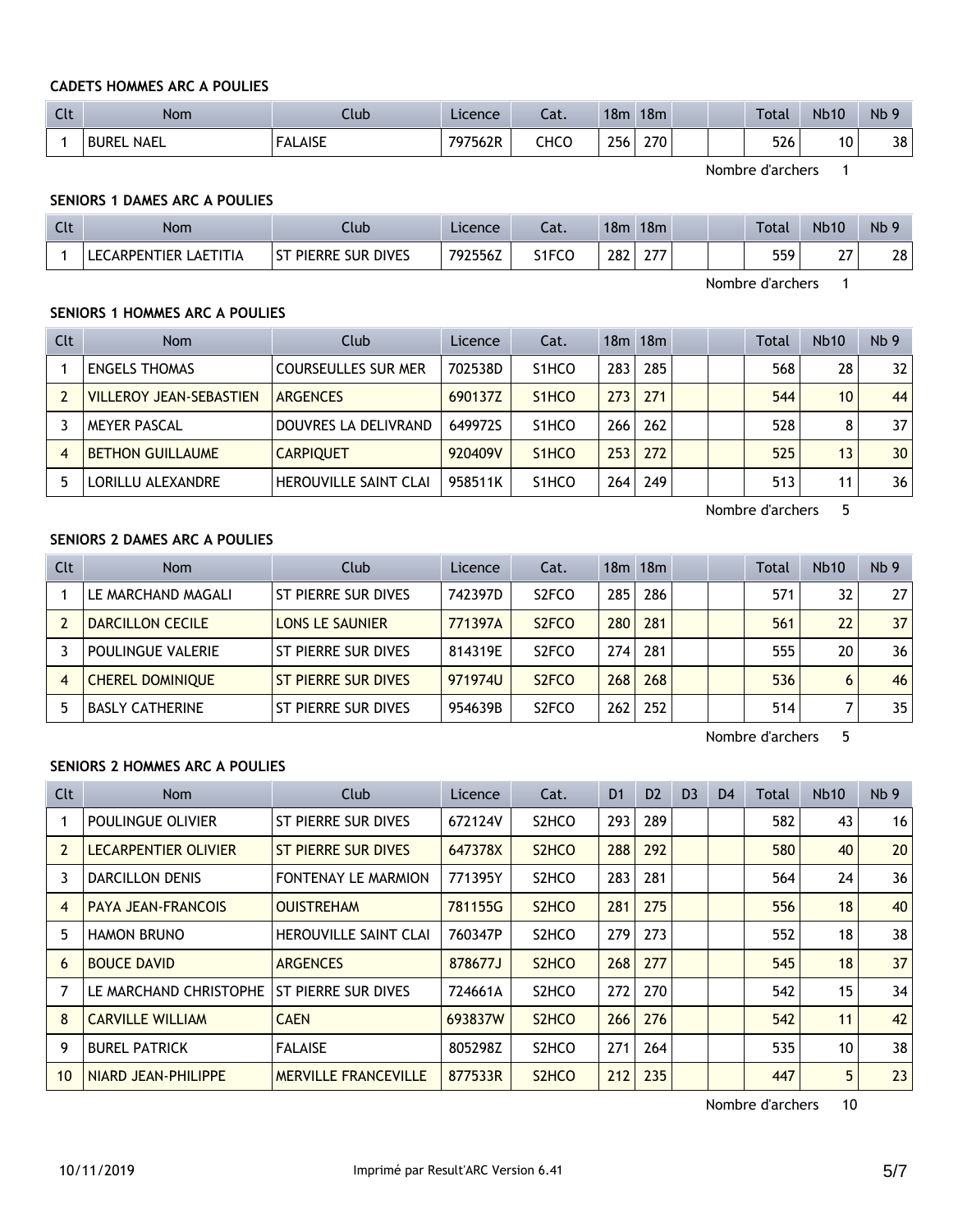## **SENIORS 3 DAMES ARC A POULIES**

| $C1+$<br>นเ | Nom   | Club                      | Licence | - 1<br>cal. | 18 <sub>m</sub> | 18m       | Total | <b>Nb10</b> | N <sub>b</sub> 9 |
|-------------|-------|---------------------------|---------|-------------|-----------------|-----------|-------|-------------|------------------|
|             | - DET | LLES SUR MER<br>Courseull | 848184P | S3FCO       | 265             | つらっ<br>Lυ | 516   | . J         | 26               |

Nombre d'archers 1

## **SENIORS 3 HOMMES ARC A POULIES**

| Clt            | <b>Nom</b>                  | Club                       | <b>Licence</b> | Cat.  |     | $18m$ 18 $m$ |  | Total | <b>Nb10</b>     | Nb <sub>9</sub> |
|----------------|-----------------------------|----------------------------|----------------|-------|-----|--------------|--|-------|-----------------|-----------------|
|                | OLIVIER FREDERIC            | <b>CAEN</b>                | 649975V        | S3HCO | 274 | 275          |  | 549   | 18              | 33              |
|                | <b>OUIN PHILIPPE</b>        | DOUVRES LA DELIVRAND       | 761210C        | S3HCO | 276 | 272          |  | 548   | 15              | 38              |
| 3              | <b>BARBANCHON PHILIPPE</b>  | <b>COURSEULLES SUR MER</b> | 811840K        | S3HCO | 273 | 272          |  | 545   | 11              | 44              |
| $\overline{4}$ | <b>MARC JEAN PIERRE</b>     | <b>CAEN</b>                | 388189V        | S3HCO | 269 | 269          |  | 538   | 10 <sup>°</sup> | 40              |
| 5              | PHILIPPE LUC                | DOUVRES LA DELIVRAND       | 932953E        | S3HCO | 256 | 276          |  | 532   | 11              | 38              |
| 6              | DELANOE JEAN LUC            | DOUVRES LA DELIVRAND       | 673203T        | S3HCO | 259 | 252          |  | 511   | 6               | 34              |
|                | MALHERBE CHRISTIAN          | DOUVRES LA DELIVRAND       | 347420F        | S3HCO | 246 | 255          |  | 501   | 3               | 35              |
| 8              | <b>MARCHAND JEAN-CLAUDE</b> | <b>OUISTREHAM</b>          | 438095R        | S3HCO | 243 | 239          |  | 482   | 3               | 21              |

Nombre d'archers 8

# **JEUNES DAMES ARC NU**

| $\sim$<br><b>CLC</b> | Nom               | Jlub                      | Licence        | $-1$<br>cal. | D <sub>1</sub> | D <sub>2</sub> | D <sub>3</sub> | D <sub>4</sub> | Total       | <b>Nb10</b> | N <sub>b</sub> 9 |
|----------------------|-------------------|---------------------------|----------------|--------------|----------------|----------------|----------------|----------------|-------------|-------------|------------------|
|                      | CERISE<br>LEMARIE | VIL.<br>MER<br>SUR<br>ERS | 9194121<br>╹┹┺ | ${\sf CFBB}$ | 169            | 162            |                |                | 224<br>ا دد |             |                  |

Nombre d'archers 1

#### **SENIORS DAMES ARC NU**

| Clt | <b>Nom</b>              | Club                 | Licence | Cat.        | 18m | 18m |  | <b>Total</b> | <b>Nb10</b> | Nb <sub>9</sub> |
|-----|-------------------------|----------------------|---------|-------------|-----|-----|--|--------------|-------------|-----------------|
|     | I MARIE ELISE           | DOUVRES LA DELIVRAND | 941140D | S1FBB       | 195 | 202 |  | 397          |             |                 |
|     | <b>GUILLOTTE AMELIE</b> | <b>ARGENCES</b>      | 871148A | <b>JFBB</b> | 171 | 209 |  | 380          |             |                 |

Nombre d'archers 2

## **SENIORS HOMMES ARC NU**

| Clt            | Nom                       | Club                         | Licence | Cat.                            |     | $18m$ 18 $m$ |  | Total | <b>Nb10</b>     | Nb <sub>9</sub> |
|----------------|---------------------------|------------------------------|---------|---------------------------------|-----|--------------|--|-------|-----------------|-----------------|
|                | <b>SAMSON LAURENT</b>     | <b>VERSON</b>                | 913371V | S2HBB                           | 221 | 242          |  | 463   | 8               | 15              |
| $\overline{2}$ | <b>MOREL MARC</b>         | DOUVRES LA DELIVRAND         | 848171A | S2HBB                           | 222 | 241          |  | 463   | 7               | 18              |
| 3              | <b>HAMON ALAIN</b>        | <b>VERSON</b>                | 434787V | S3HBB                           | 231 | 230          |  | 461   | 5               | 16              |
| 4              | <b>BOISGONTIER HERVE</b>  | <b>ARGENCES</b>              | 744948B | S2HBB                           | 230 | 225          |  | 455   | 4               | 14              |
| 5              | THOMAS JEAN-JACQUES       | THURY HARCOURT               | 386927Y | S3HBB                           | 224 | 229          |  | 453   | 4               | 13              |
| 6              | <b>DELIQUAIRE OLIVIER</b> | <b>VILLERS SUR MER</b>       | 325021J | S2HBB                           | 229 | 210          |  | 439   | $\overline{7}$  | 9 <sup>1</sup>  |
|                | ROGER ALAIN               | <b>VIRE</b>                  | 978509X | S2HBB                           | 219 | 212          |  | 431   | 6               | 15              |
| 8              | <b>ANFRAY GILDAS</b>      | <b>FONTENAY LE MARMION</b>   | 717158V | S2HBB                           | 205 | 216          |  | 421   | 10 <sup>°</sup> | 5 <sup>1</sup>  |
| 9              | SAILLY ARMAND             | ST PIERRE SUR DIVES          | 411744Y | S2HBB                           | 190 | 214          |  | 404   | 2               | 8 <sup>1</sup>  |
| 10             | <b>BIDEL BERNARD</b>      | <b>VERSON</b>                | 860504F | S3HBB                           | 199 | 195          |  | 394   | 1               | 9 <sup>1</sup>  |
| 11             | <b>GONCALVES MANUEL</b>   | <b>ARGENCES</b>              | 464592S | S2HBB                           | 193 | 191          |  | 384   | 6               | 7 <sup>1</sup>  |
| 12             | <b>CHRISTIEN ERIC</b>     | <b>HEROUVILLE SAINT CLAI</b> | 754787W | S <sub>2</sub> H <sub>B</sub> B | 185 | 154          |  | 339   | 5               | 8 <sup>1</sup>  |